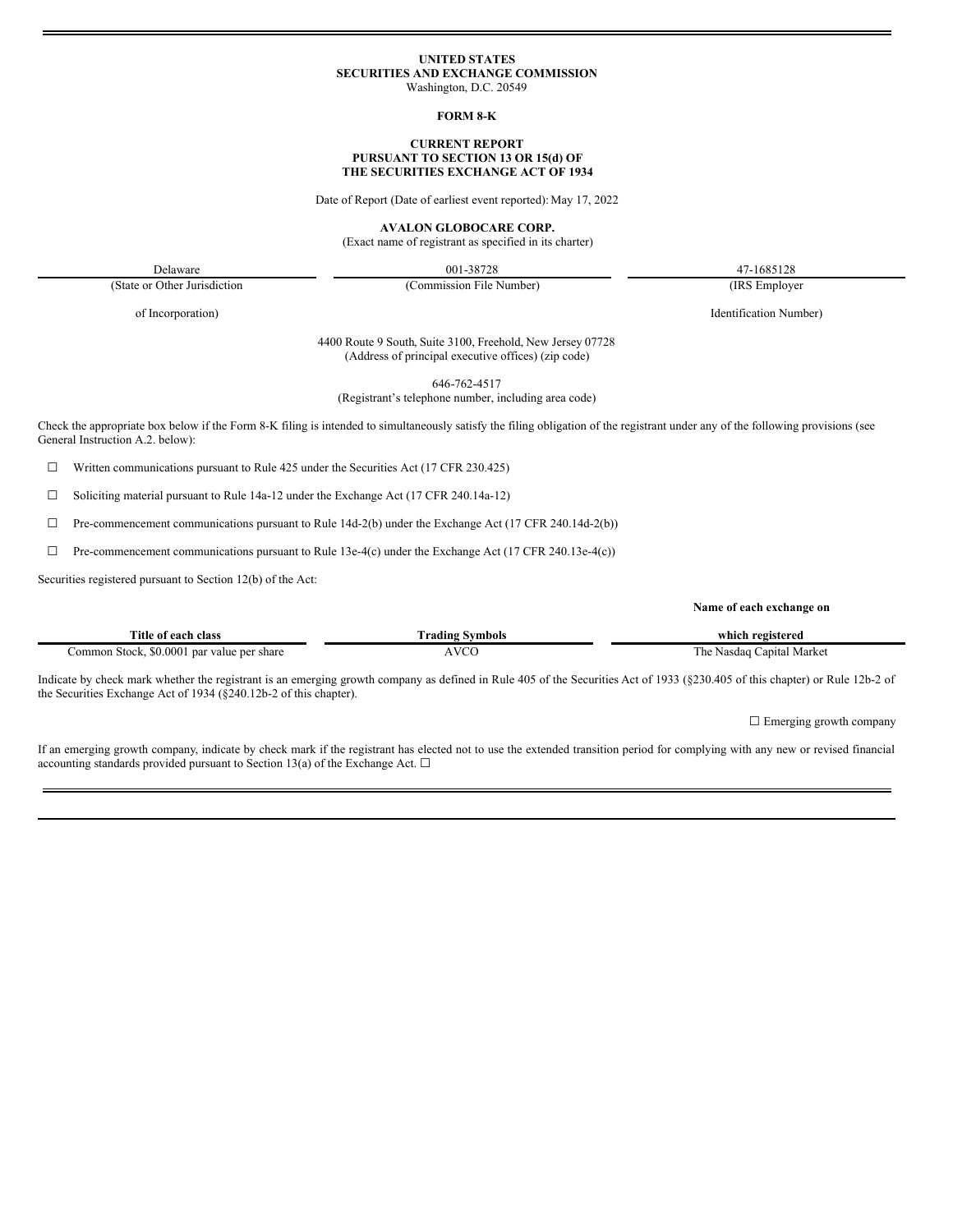#### **Item 1.01 Entry into a Material Definitive Agreement.**

**Item 2.03 Creation of a Direct Financial Obligation or an Off-Balance Sheet Arrangement of a Registrant Item 3.02 Unregistered Sales of Equity Securities**

On March 28, 2022, Avalon GloboCare Corp. (the "Company") entered into Securities Purchase Agreement with an accredited investor providing for the sale by the Company to the investor of a Convertible Note in the amount of \$4,000,000 (the "2022 Convertible Note"). In addition to the 2022 Convertible Note, the investor will also receive a Stock Purchase Warrant (the "2022 Warrant") to acquire an aggregate of 1,333,333 shares of common stock. The 2022 Warrants will be exercisable for five years at an exercise price of \$1.25. The financing closed with respect to \$2,669,521.60 of the financing on April 15, 2022, with respect to \$659,580.64 of the financing on April 29, 2022 and with respect to \$199,840.50 of the financing on May 18, 2022. The Company and the investor expect to close on the balance of the \$4,000,000 in funding no later than May 31, 2022. As a result of each of the closings to date, the Company issued the investor a 2022 Convertible Note in the principal amount of \$2,669,521.60 and a 2022 Warrant to acquire 889,840 shares of common stock dated April 15, 2022, a 2022 Convertible Note in the principal amount of \$659,580.64 and a 2022 Warrant to acquire 219,860 shares of common stock dated April 29, 2022 and a 2022 Convertible Note in the principal amount of \$199,840.50 and a 2022 Warrant to acquire 66,614 shares of common stock.

The 2022 Convertible Note bears interest at 1% per annum payable at maturity and matures ten years from issuance. The investor may elect to convert all or part of the 2022 Convertible Note, plus accrued interest, at any time into shares of common stock of the Company at a conversion price equal to 95% of the average of the highest three trading prices for the common stock during the 20-trading day period ending one trading day prior to the conversion date but in no event will the conversion price be lower than \$0.75 per share.

The investor agreed to restrict its ability to convert the 2022 Convertible Note and exercise the 2022 Warrants and receive shares of common stock such that the number of shares of common stock held by the investor after such conversion or exercise does not exceed 4.99% of the then issued and outstanding shares of common stock. Further, the investor agreed to not sell or transfer any or all of the shares of common stock underlying the 2022 Convertible Note or the 2022 Warrant for a period of 90 days beginning on the closing date (the "Lock-Up Period"). Following the expiration of the Lock-Up Period, the investor has agreed to limit its sale or transfer of such shares of common stock to a maximum monthly amount equal to 20% of the shares of common stock issuable upon conversion of the 2022 Convertible Note. The Company agreed to use its reasonable best efforts to file a registration statement on Form S-3 (or other appropriate form) providing for the resale by the investor of the shares of common stock underlying the 2022 Convertible Note and the 2022 Warrant.

The offer, sale and issuance of the above securities was made to an accredited investor and the Company relied upon the exemptions contained in Section 4(a)(2) of the Securities Act and/or Rule 506 of Regulation D promulgated there under with regard to the sale. No advertising or general solicitation was employed in offering the securities. The offer and sale was made to an accredited investor and transfer of the 2022 Convertible Note, 2022 Warrant and the common stock issuable thereunder was and will be restricted by the Company in accordance with the requirements of the Securities Act of 1933, as amended.

The foregoing information is a summary of the agreements involved in the transactions described above, is not complete, and is qualified in its entirety by reference to the full text of the agreements, which are attached an exhibit to this Current Report on Form 8-K. Readers should review the agreement for a complete understanding of the terms and conditions associated with this transaction.

#### **Item 9.01 Financial Statements and Exhibits**

| <b>Exhibit No.</b> | <b>Description</b>                                                                                                                               |
|--------------------|--------------------------------------------------------------------------------------------------------------------------------------------------|
| 10.1               | Form of Securities Purchase Agreement dated March 28, 2022 (Incorporated by reference to Exhibit 10.47 of the Annual Report on Form 10-K filed   |
|                    | with the Securities and Exchange Commission on March 30, 2022)                                                                                   |
| 10.2               | Form of Convertible Note – March 2022 (Incorporated by reference to Exhibit 10.48 of the Annual Report on Form 10-K filed with the Securities    |
|                    | and Exchange Commission on March 30, 2022)                                                                                                       |
| 10.3               | Form of Warrant – March 2022 (Incorporated by reference to Exhibit 10.3 of the Current Report on Form 8-K filed with the Securities and Exchange |
|                    | Commission on April 29, 2022)                                                                                                                    |
|                    |                                                                                                                                                  |
| 104                | Cover Page Interactive Data File (embedded within the Inline XBRL document)                                                                      |
|                    |                                                                                                                                                  |